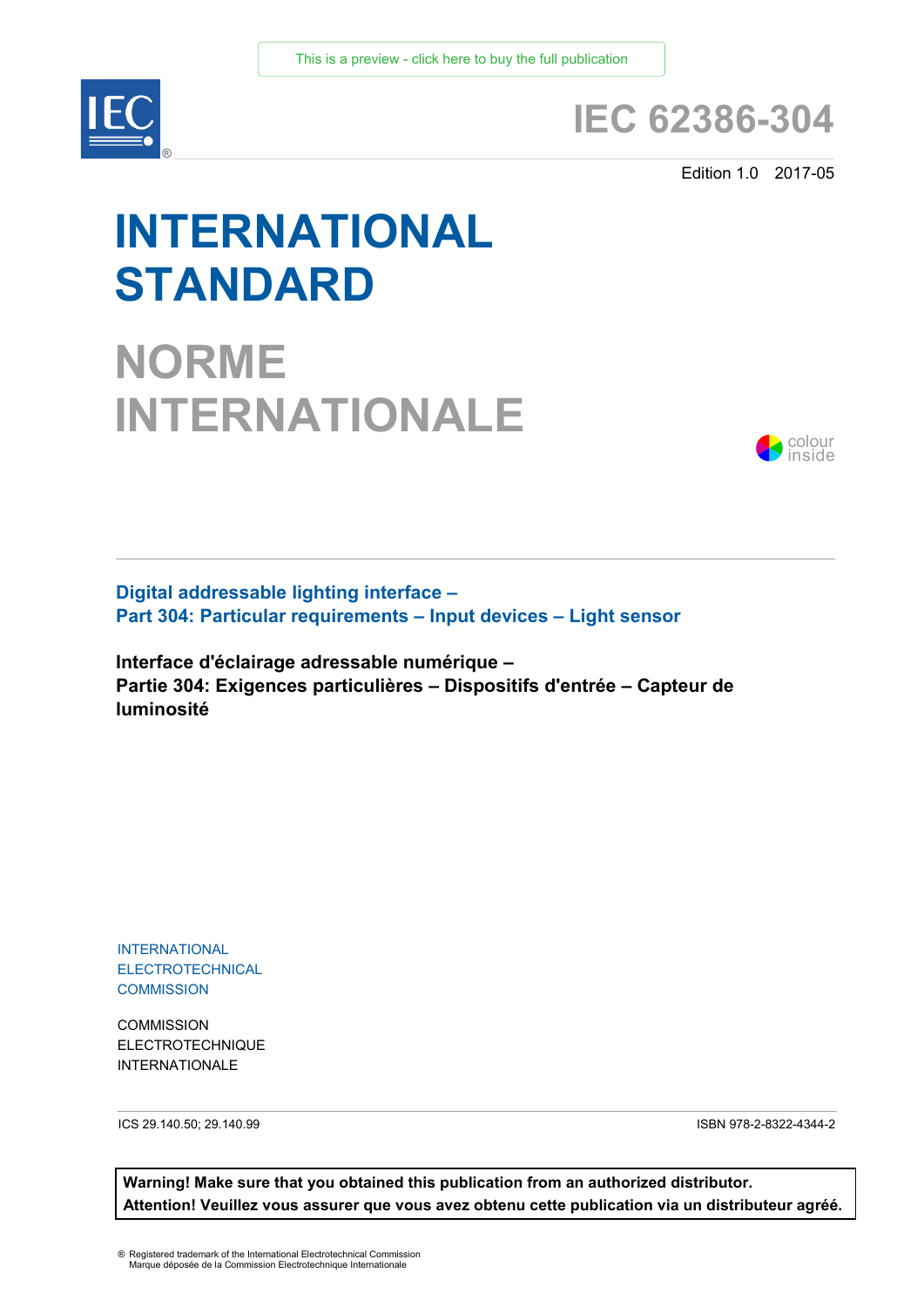$-2-$ 

IEC 62386-304:2017 © IEC 2017

# **CONTENTS**

| 1      |  |
|--------|--|
| 2      |  |
| 3      |  |
| 4      |  |
| 4.1    |  |
| 4.2    |  |
| 4.3    |  |
| 5      |  |
|        |  |
| 6      |  |
| 7      |  |
| 8      |  |
| 9      |  |
| 9.1    |  |
| 9.2    |  |
| 9.3    |  |
| 9.4    |  |
| 9.4.1  |  |
| 9.4.2  |  |
| 9.4.3  |  |
| 9.4.4  |  |
| 9.4.5  |  |
| 9.5    |  |
| 9.5.1  |  |
| 9.5.2  |  |
| 9.5.3  |  |
| 9.5.4  |  |
| 9.5.5  |  |
| 9.6    |  |
| 9.6.1  |  |
| 9.6.2  |  |
| 9.6.3  |  |
| 10     |  |
| 11     |  |
| 11.1   |  |
| 11.2   |  |
| 11.2.1 |  |
| 11.2.2 |  |
| 11.3   |  |
| 11.3.1 |  |
| 11.3.2 |  |
| 11.4   |  |
| 11.5   |  |
| 11.6   |  |
| 11.7   |  |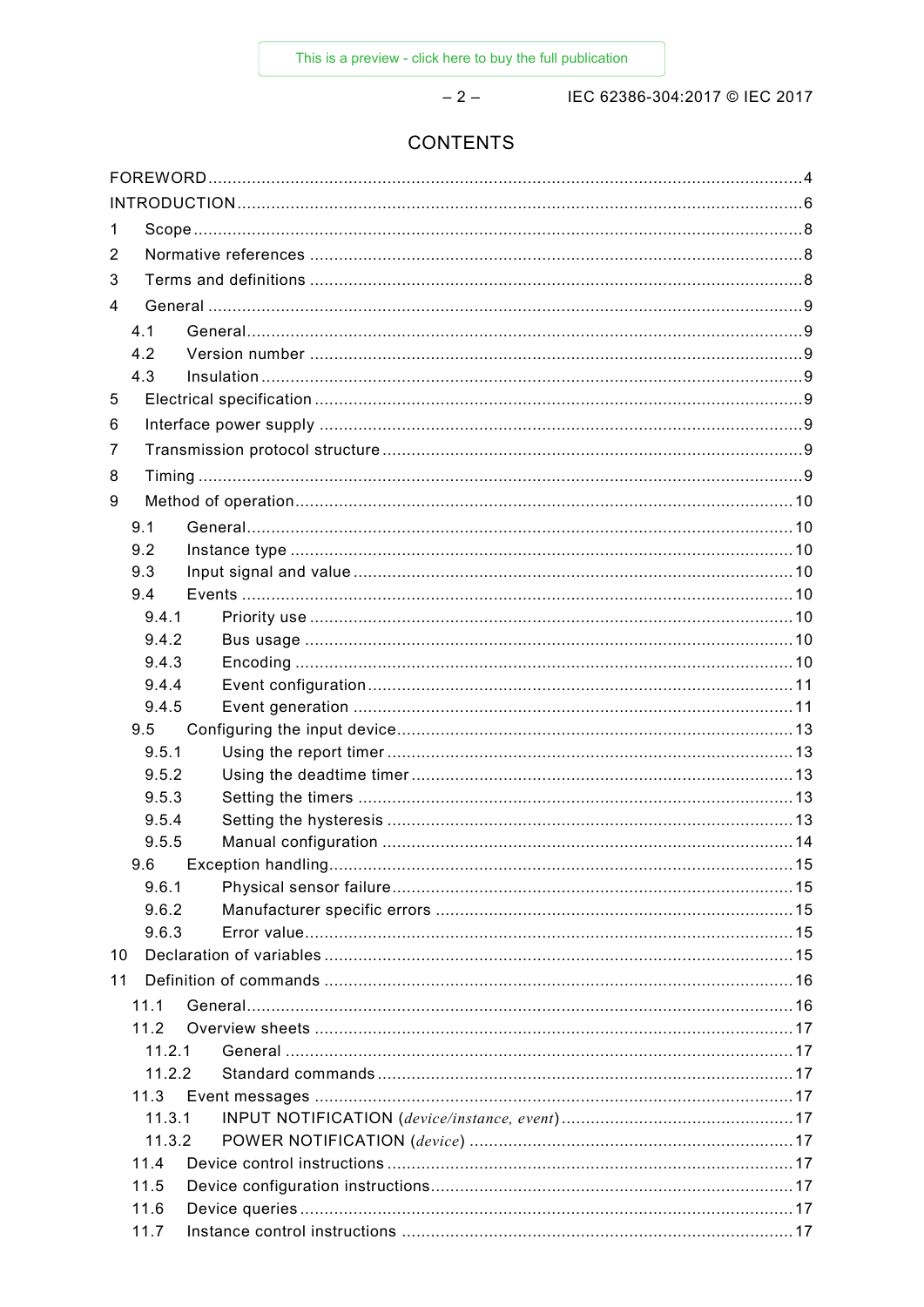IEC 62386-304:2017 © IEC 2017

# $-3-$

| 11.8.1 |                                                                                    |  |
|--------|------------------------------------------------------------------------------------|--|
| 11.8.2 |                                                                                    |  |
| 11.8.3 |                                                                                    |  |
| 11.8.4 |                                                                                    |  |
| 11.8.5 |                                                                                    |  |
| 11.8.6 |                                                                                    |  |
| 11.9   |                                                                                    |  |
| 11.9.1 |                                                                                    |  |
| 11.9.2 |                                                                                    |  |
| 11.9.3 |                                                                                    |  |
| 11.9.4 |                                                                                    |  |
| 11.9.5 |                                                                                    |  |
| 11.9.6 |                                                                                    |  |
|        |                                                                                    |  |
|        |                                                                                    |  |
|        |                                                                                    |  |
|        |                                                                                    |  |
|        | Figure 2 – Example of <i>inputValue</i> changes and resultant hysteresis bands  12 |  |
|        |                                                                                    |  |
|        |                                                                                    |  |
|        |                                                                                    |  |
|        |                                                                                    |  |
|        |                                                                                    |  |
|        |                                                                                    |  |
|        |                                                                                    |  |
|        |                                                                                    |  |
|        | Table 8 - Restrictions to instance variables defined in IEC 62386-103:2014 and     |  |
|        |                                                                                    |  |
|        |                                                                                    |  |
|        |                                                                                    |  |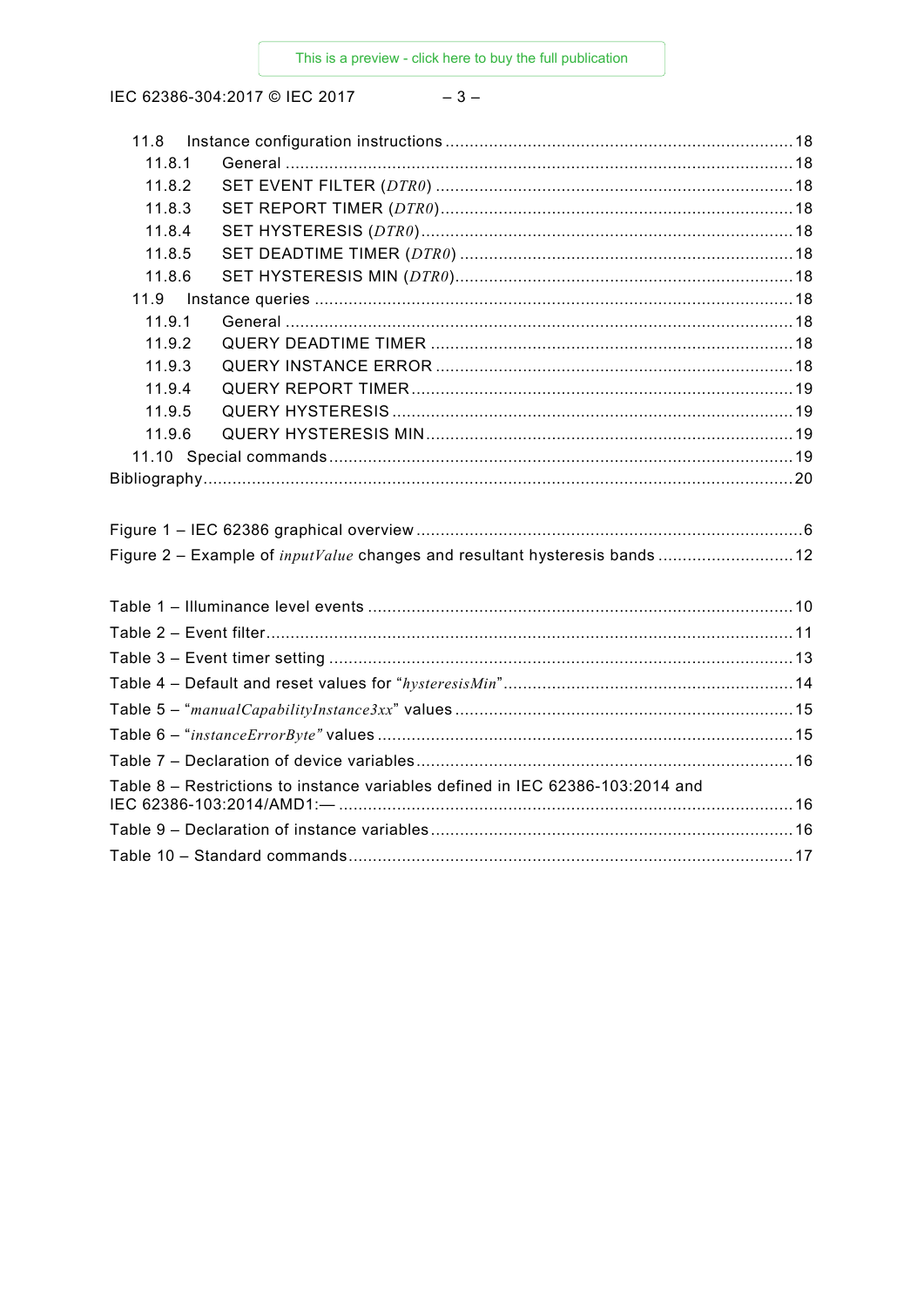[This is a preview - click here to buy the full publication](https://webstore.iec.ch/publication/33647&preview=1)

– 4 – IEC 62386-304:2017 © IEC 2017

#### INTERNATIONAL ELECTROTECHNICAL COMMISSION

\_\_\_\_\_\_\_\_\_\_\_\_

### **DIGITAL ADDRESSABLE LIGHTING INTERFACE –**

#### **Part 304: Particular requirements – Input devices – Light sensor**

#### FOREWORD

- <span id="page-3-0"></span>1) The International Electrotechnical Commission (IEC) is a worldwide organization for standardization comprising all national electrotechnical committees (IEC National Committees). The object of IEC is to promote international co-operation on all questions concerning standardization in the electrical and electronic fields. To this end and in addition to other activities, IEC publishes International Standards, Technical Specifications, Technical Reports, Publicly Available Specifications (PAS) and Guides (hereafter referred to as "IEC Publication(s)"). Their preparation is entrusted to technical committees; any IEC National Committee interested in the subject dealt with may participate in this preparatory work. International, governmental and nongovernmental organizations liaising with the IEC also participate in this preparation. IEC collaborates closely with the International Organization for Standardization (ISO) in accordance with conditions determined by agreement between the two organizations.
- 2) The formal decisions or agreements of IEC on technical matters express, as nearly as possible, an international consensus of opinion on the relevant subjects since each technical committee has representation from all interested IEC National Committees.
- 3) IEC Publications have the form of recommendations for international use and are accepted by IEC National Committees in that sense. While all reasonable efforts are made to ensure that the technical content of IEC Publications is accurate, IEC cannot be held responsible for the way in which they are used or for any misinterpretation by any end user.
- 4) In order to promote international uniformity, IEC National Committees undertake to apply IEC Publications transparently to the maximum extent possible in their national and regional publications. Any divergence between any IEC Publication and the corresponding national or regional publication shall be clearly indicated in the latter.
- 5) IEC itself does not provide any attestation of conformity. Independent certification bodies provide conformity assessment services and, in some areas, access to IEC marks of conformity. IEC is not responsible for any services carried out by independent certification bodies.
- 6) All users should ensure that they have the latest edition of this publication.
- 7) No liability shall attach to IEC or its directors, employees, servants or agents including individual experts and members of its technical committees and IEC National Committees for any personal injury, property damage or other damage of any nature whatsoever, whether direct or indirect, or for costs (including legal fees) and expenses arising out of the publication, use of, or reliance upon, this IEC Publication or any other IEC Publications.
- 8) Attention is drawn to the Normative references cited in this publication. Use of the referenced publications is indispensable for the correct application of this publication.
- 9) Attention is drawn to the possibility that some of the elements of this IEC Publication may be the subject of patent rights. IEC shall not be held responsible for identifying any or all such patent rights.

International Standard IEC 62386-304 has been prepared by subcommittee 34C: Auxiliaries for lamps, of IEC technical committee 34: Lamps and related equipment.

The text of this standard is based on the following documents:

| <b>FDIS</b>   | Report on voting |
|---------------|------------------|
| 34C/1314/FDIS | 34C/1334/RVD     |

Full information on the voting for the approval of this International Standard can be found in the report on voting indicated in the above table.

This document has been drafted in accordance with the ISO/IEC Directives, Part 2.

This Part 304 of IEC 62386 is intended to be used in conjunction with: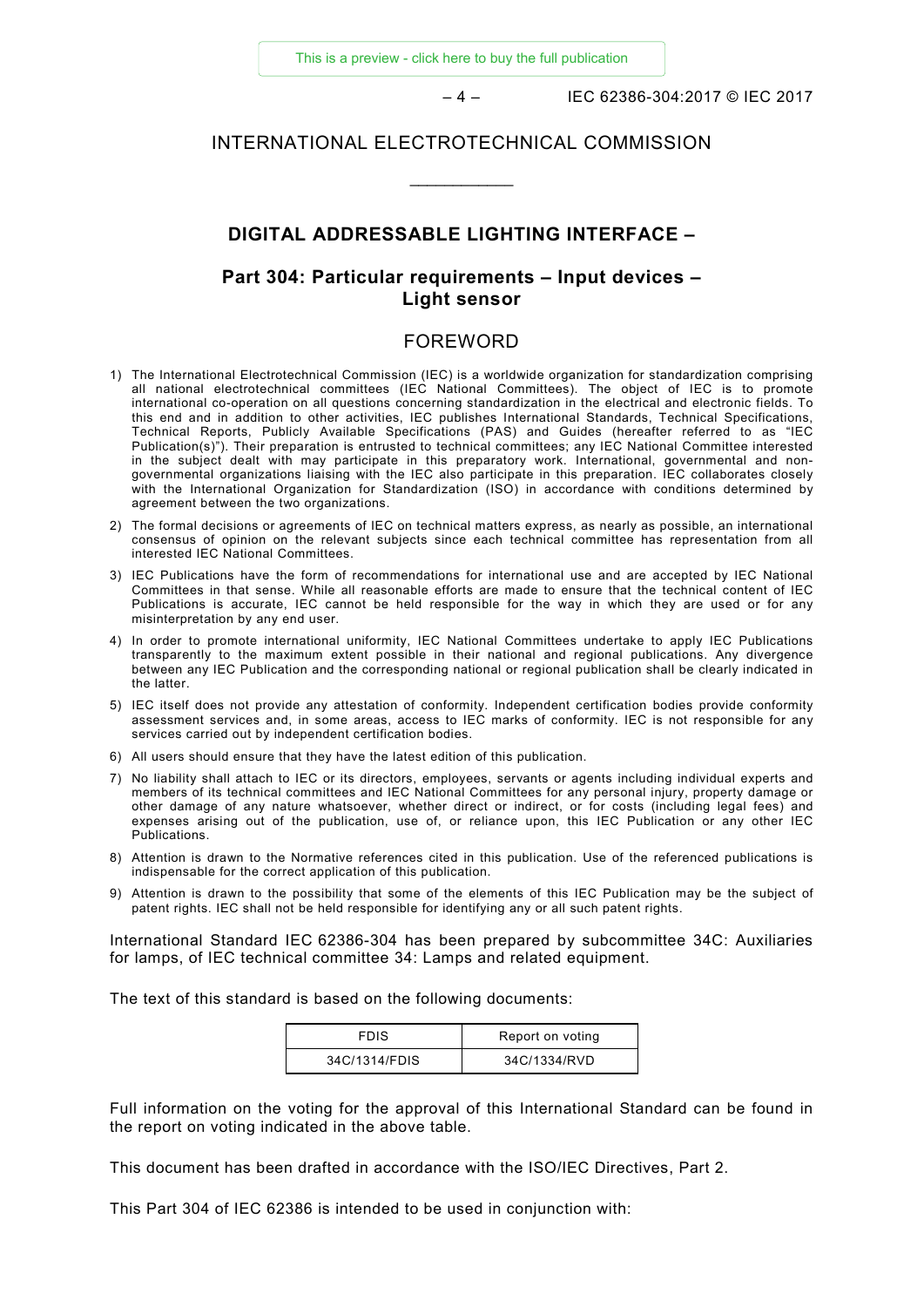IEC 62386-304:2017 © IEC 2017 – 5 –

- Part 101, which contains general requirements for system components;
- Part 103, which contains general requirements for control devices.

A list of all parts in the IEC 62386 series, published under the general title: *Digital addressable lighting interface*, can be found on the IEC website.

The committee has decided that the contents of this document will remain unchanged until the stability date indicated on the IEC website under "http://webstore.iec.ch" in the data related to the specific document. At this date, the document will be

- reconfirmed,
- withdrawn,
- replaced by a revised edition, or
- amended.

**IMPORTANT – The 'colour inside' logo on the cover page of this publication indicates that it contains colours which are considered to be useful for the correct understanding of its contents. Users should therefore print this document using a colour printer.**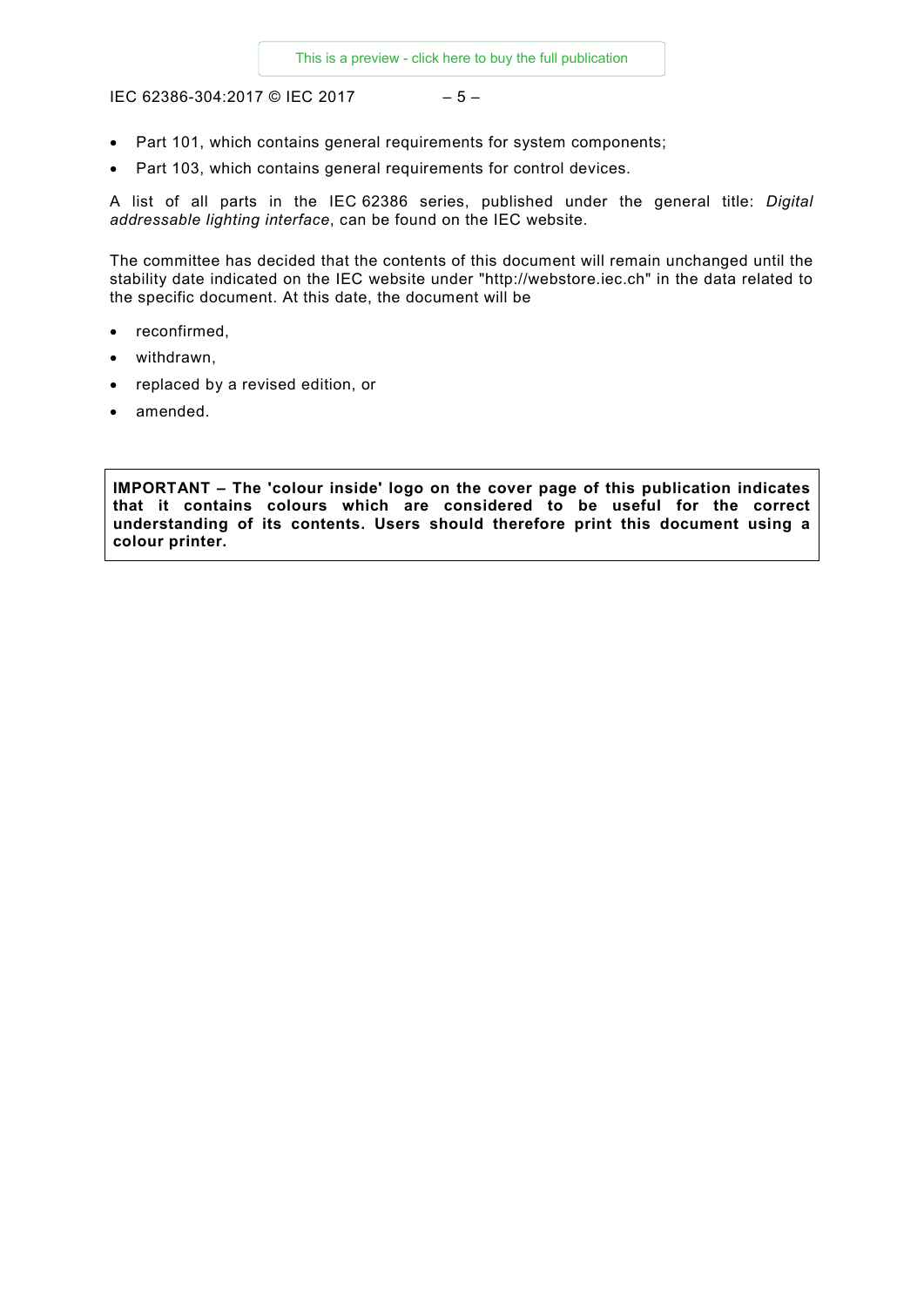– 6 – IEC 62386-304:2017 © IEC 2017

#### INTRODUCTION

<span id="page-5-0"></span>IEC 62386 contains several parts, referred to as series. The 1xx series includes the basic specifications. Part 101 contains general requirements for system components, Part 102 extends this information with general requirements for control gear and Part 103 extends it further with general requirements for control devices.

The 2xx parts extend the general requirements for control gear with lamp specific extensions (mainly for backward compatibility with Edition 1 of IEC 62386) and with control gear specific features.

The 3xx parts extend the general requirements for control devices with input device specific extensions describing the instance types as well as some common features that can be combined with multiple instance types.

This first edition of IEC 62386-304 is intended to be used in conjunction with IEC 62386-101:2014/AMD1:-, IEC 62386-103:2014 and IEC 62386-103:2014/AMD1:—. The division of IEC 62386 into separately published parts provides for ease of future amendments and revisions. Additional requirements will be added as and when a need for them is recognized.

The setup of the standards is graphically represented in [Figure 1](#page-5-1) below.



**Figure 1 – IEC 62386 graphical overview**

<span id="page-5-1"></span>This document, and the other parts that make up the IEC 62386-300 series, in referring to any of the clauses of IEC 62386-1XX, specifies the extent to which such a clause is applicable and the order in which the tests are to be performed; the parts also include additional requirements, as necessary.

Where the requirements of any of the clauses of IEC 62386-1XX are referred to in this document by the sentence "The requirements of IEC 62386-1XX, Clause "n" apply", this sentence is to be interpreted as meaning that all requirements of the clause in question of Part 1XX apply, except any which are clearly inapplicable.

The standardization of the control interface for control devices is intended to achieve compatible co-existence and multi-master operation between electronic control gear and lighting control devices, below the level of building management systems. This document describes a method of implementing light sensors.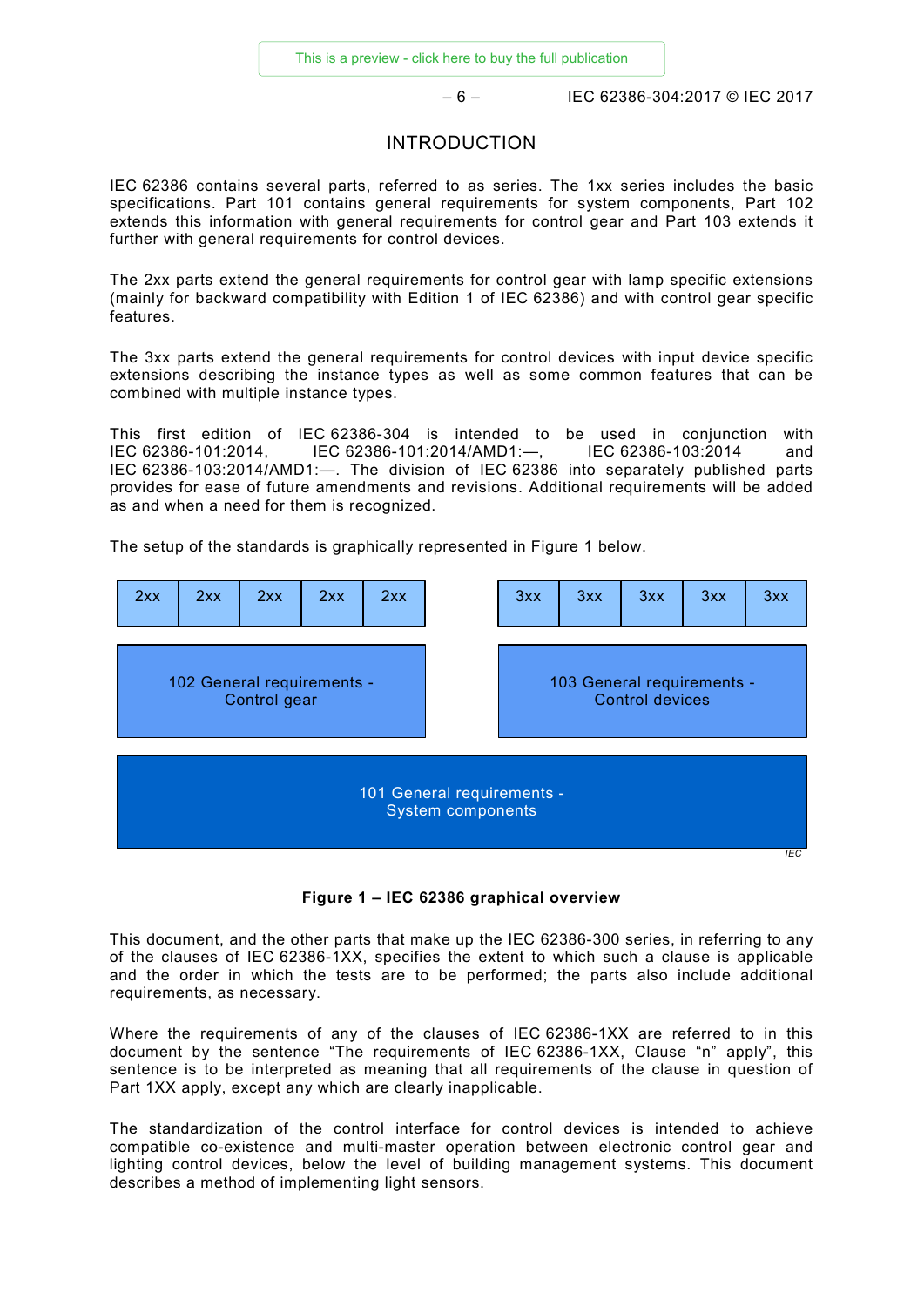IEC 62386-304:2017 © IEC 2017 – 7 –

All numbers used in this document are decimal numbers unless otherwise noted. Hexadecimal numbers are given in the format 0xVV, where VV is the value. Binary numbers are given in the format XXXXXXXXb or in the format XXXX XXXX, where X is 0 or 1; "x" in binary numbers means "don't care".

The following typographic expressions are used:

Variables: *"variableName"* or *"variableName[3:0]"*, giving only bits 3 to 0 of *"variableName"*.

Time value is expressed in minutes and seconds: mm:ss

Range of values: [lowest, highest]

Command: "COMMAND NAME"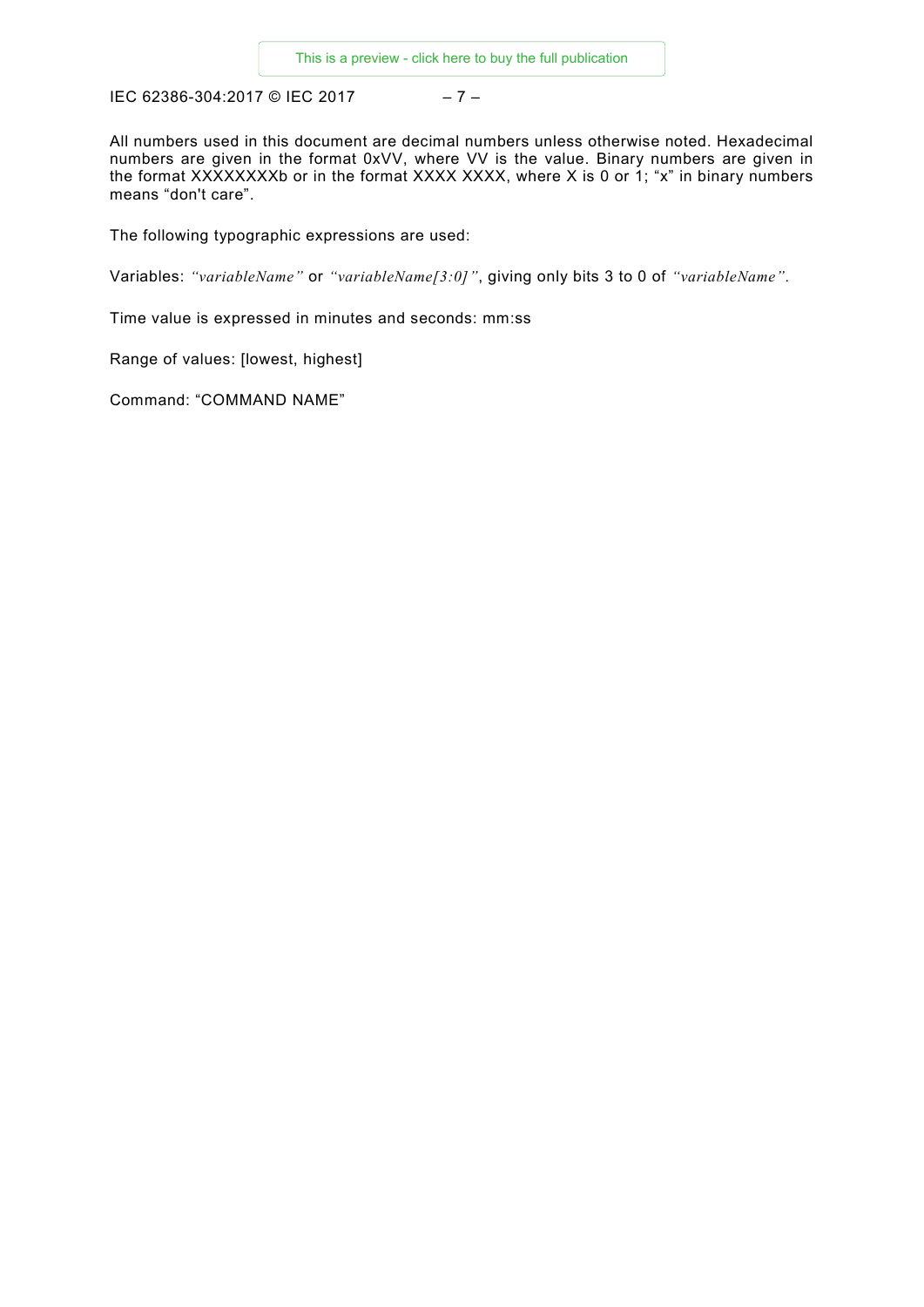– 8 – IEC 62386-304:2017 © IEC 2017

# **DIGITAL ADDRESSABLE LIGHTING INTERFACE –**

#### **Part 304: Particular requirements – Input devices – Light sensor**

#### <span id="page-7-0"></span>**1 Scope**

This part of IEC 62386 specifies a bus system for control by digital signals of electronic lighting equipment which is in line with the requirements of IEC 61347, with the addition of DC supplies.

This document is only applicable to IEC 62386-103:2014 and IEC 62386-103:2014/AMD1: input devices that deliver illuminance level information to the lighting control system through light level sensing.

NOTE Requirements for testing individual products during production are not included.

#### <span id="page-7-1"></span>**2 Normative references**

\_\_\_\_\_\_\_\_\_\_\_\_\_\_\_

The following documents are referred to in the text in such a way that some or all of their content constitutes requirements of this document. For dated references, only the edition cited applies. For undated references, the latest edition of the referenced document (including any amendments) applies.

IEC 62386-101:2014, *Digital addressable lighting interface – Part 101: General requirements – System components*  IEC 62386-101:2014/AMD1:—[1](#page-7-3)

IEC 62386-103:2014, *Digital addressable lighting interface – Part 103: General requirements – Control devices* IEC 62386-103:2014/AMD1:—[2](#page-7-4)

<span id="page-7-2"></span>IEC 62386-333:—[3,](#page-7-5) *Digital addressable lighting interface – Part 333: Particular requirements for control devices – Manual configuration (feature type 33)*

<span id="page-7-3"></span><sup>1</sup> Under preparation. Stage at the time of publication: IEC ACDV 62386-101/AMD1:2017.

<span id="page-7-4"></span><sup>2</sup> Under preparation. Stage at the time of publication: IEC ACDV 62386-103/AMD1:2017.

<span id="page-7-5"></span><sup>3</sup> Under preparation. Stage at the time of publication: IEC CCDV 62386-333:2017.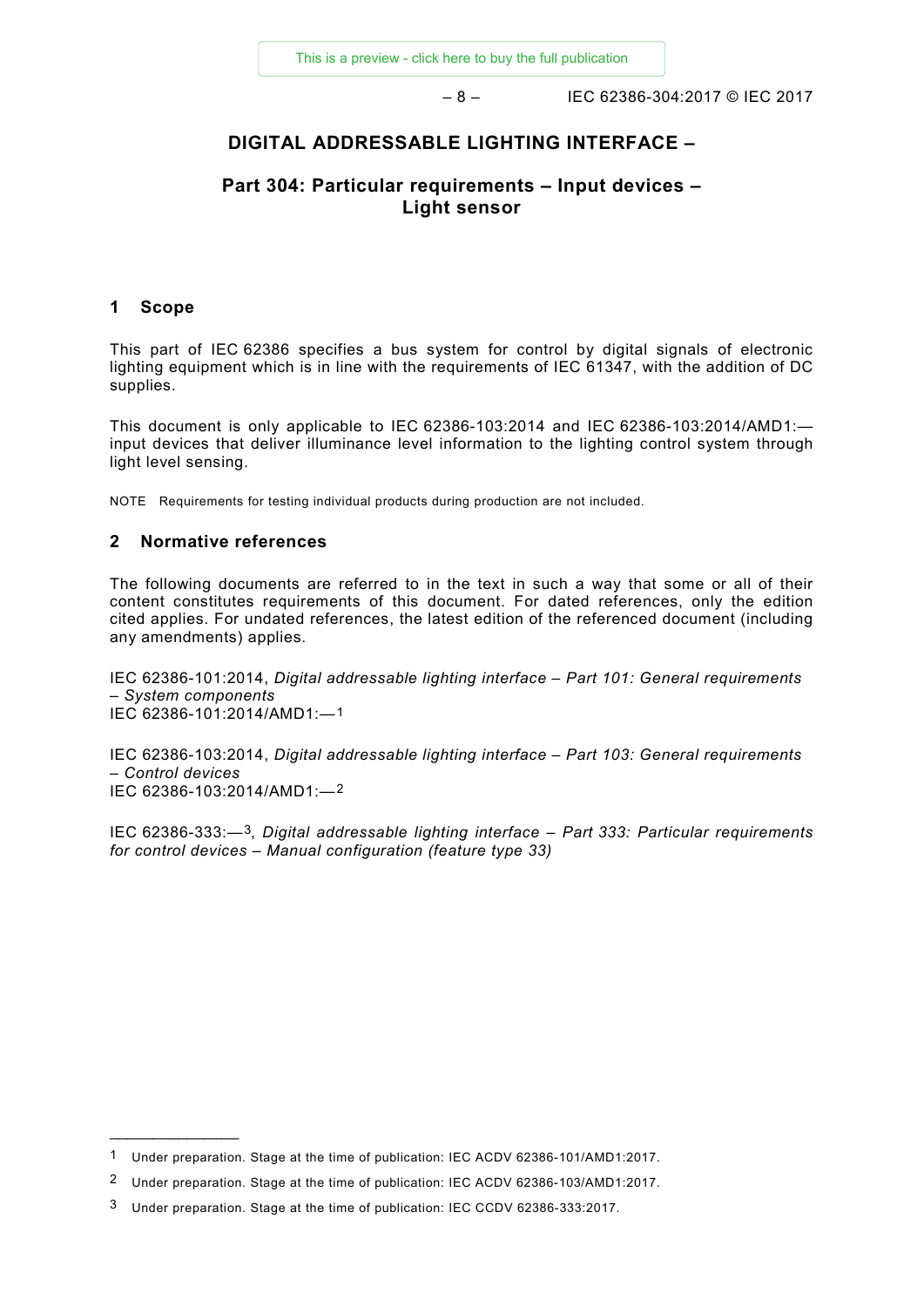$-22-$ 

IEC 62386-304:2017 © IEC 2017

# SOMMAIRE

| 1  |        |  |
|----|--------|--|
| 2  |        |  |
| 3  |        |  |
| 4  |        |  |
|    | 4.1    |  |
|    | 4.2    |  |
|    | 4.3    |  |
| 5  |        |  |
| 6  |        |  |
|    |        |  |
| 7  |        |  |
| 8  |        |  |
| 9  |        |  |
|    | 9.1    |  |
|    | 9.2    |  |
|    | 9.3    |  |
|    | 9.4    |  |
|    | 9.4.1  |  |
|    | 9.4.2  |  |
|    | 9.4.3  |  |
|    | 9.4.4  |  |
|    | 9.4.5  |  |
|    | 9.5    |  |
|    | 9.5.1  |  |
|    | 9.5.2  |  |
|    | 9.5.3  |  |
|    | 9.5.4  |  |
|    | 9.5.5  |  |
|    | 9.6    |  |
|    | 9.6.1  |  |
|    | 9.6.2  |  |
|    | 9.6.3  |  |
| 10 |        |  |
| 11 |        |  |
|    | 11.1   |  |
|    | 11.2   |  |
|    | 11.2.1 |  |
|    | 11.2.2 |  |
|    | 11.3   |  |
|    | 11.3.1 |  |
|    | 11.3.2 |  |
|    | 11.4   |  |
|    | 11.5   |  |
|    | 11.6   |  |
|    | 11.7   |  |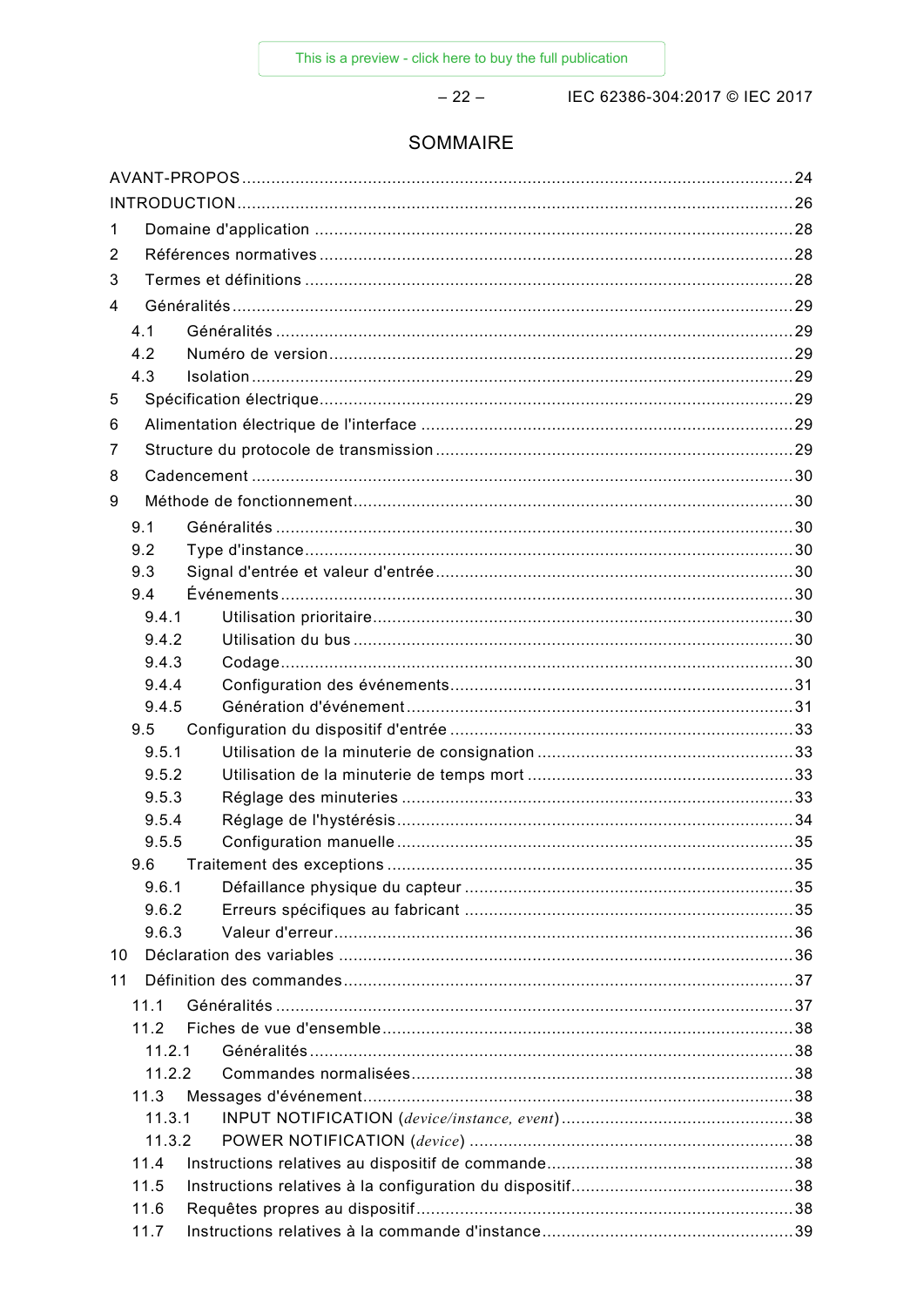IEC 62386-304:2017 © IEC 2017 - 23 -

| 11.8                                                                                           |  |
|------------------------------------------------------------------------------------------------|--|
| 11.8.1                                                                                         |  |
| 11.8.2                                                                                         |  |
| 11.8.3                                                                                         |  |
| 11.8.4                                                                                         |  |
| 11.8.5                                                                                         |  |
| 11.8.6                                                                                         |  |
| 11.9                                                                                           |  |
| 11.9.1                                                                                         |  |
| 11.9.2                                                                                         |  |
| 11.9.3                                                                                         |  |
| 11.9.4                                                                                         |  |
| 11.9.5                                                                                         |  |
| 11.9.6                                                                                         |  |
|                                                                                                |  |
|                                                                                                |  |
|                                                                                                |  |
|                                                                                                |  |
| Figure 2 - Exemple de variation de <i>inputValue</i> et les bandes d'hystérésis résultantes 33 |  |
|                                                                                                |  |
|                                                                                                |  |
|                                                                                                |  |
|                                                                                                |  |
| Tableau 4 - Valeurs par défaut et valeurs réinitialisées de "hysteresisMin"35                  |  |
|                                                                                                |  |
|                                                                                                |  |
|                                                                                                |  |
| Tableau 8 - Restrictions des variables d'instance définies dans l'IEC 62386-103:2014           |  |
|                                                                                                |  |
|                                                                                                |  |
|                                                                                                |  |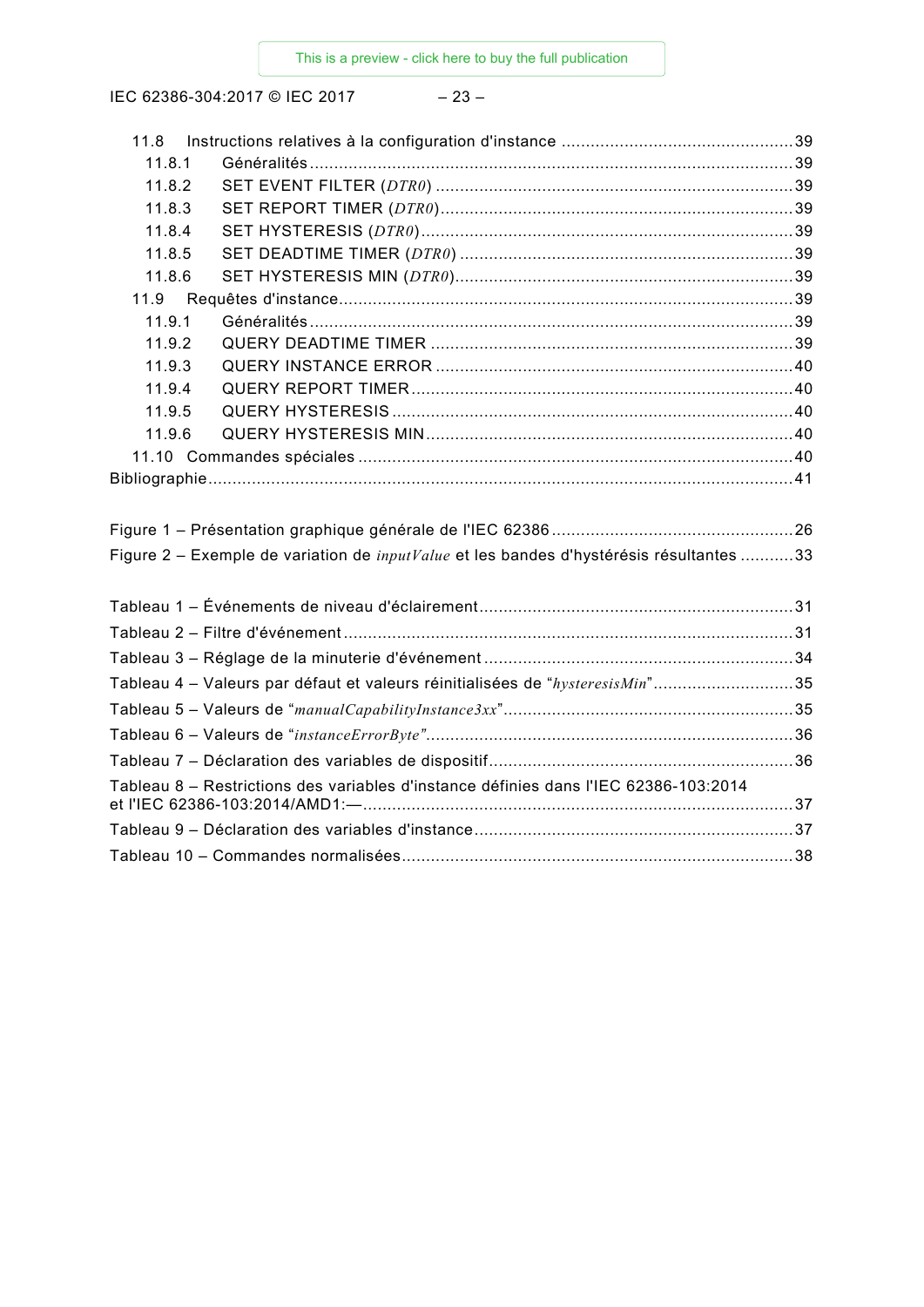[This is a preview - click here to buy the full publication](https://webstore.iec.ch/publication/33647&preview=1)

– 24 – IEC 62386-304:2017 © IEC 2017

#### COMMISSION ÉLECTROTECHNIQUE INTERNATIONALE

\_\_\_\_\_\_\_\_\_\_\_\_

# **INTERFACE D'ÉCLAIRAGE ADRESSABLE NUMÉRIQUE –**

#### **Partie 304: Exigences particulières – Dispositifs d'entrée – Capteur de luminosité**

#### AVANT-PROPOS

- <span id="page-10-0"></span>1) La Commission Électrotechnique Internationale (IEC) est une organisation mondiale de normalisation composée de l'ensemble des comités électrotechniques nationaux (Comités nationaux de l'IEC). L'IEC a pour objet de favoriser la coopération internationale pour toutes les questions de normalisation dans les domaines de l'électricité et de l'électronique. À cet effet, l'IEC – entre autres activités – publie des Normes internationales, des Spécifications techniques, des Rapports techniques, des Spécifications accessibles au public (PAS) et des Guides (ci-après dénommés "Publication(s) de l'IEC"). Leur élaboration est confiée à des comités d'études, aux travaux desquels tout Comité national intéressé par le sujet traité peut participer. Les organisations internationales, gouvernementales et non gouvernementales, en liaison avec l'IEC, participent également aux travaux. L'IEC collabore étroitement avec l'Organisation Internationale de Normalisation (ISO), selon des conditions fixées par accord entre les deux organisations.
- 2) Les décisions ou accords officiels de l'IEC concernant les questions techniques représentent, dans la mesure du possible, un accord international sur les sujets étudiés, étant donné que les Comités nationaux de l'IEC intéressés sont représentés dans chaque comité d'études.
- 3) Les Publications de l'IEC se présentent sous la forme de recommandations internationales et sont agréées comme telles par les Comités nationaux de l'IEC. Tous les efforts raisonnables sont entrepris afin que l'IEC s'assure de l'exactitude du contenu technique de ses publications; l'IEC ne peut pas être tenue responsable de l'éventuelle mauvaise utilisation ou interprétation qui en est faite par un quelconque utilisateur final.
- 4) Dans le but d'encourager l'uniformité internationale, les Comités nationaux de l'IEC s'engagent, dans toute la mesure possible, à appliquer de façon transparente les Publications de l'IEC dans leurs publications nationales et régionales. Toutes divergences entre toutes Publications de l'IEC et toutes publications nationales ou régionales correspondantes doivent être indiquées en termes clairs dans ces dernières.
- 5) L'IEC elle-même ne fournit aucune attestation de conformité. Des organismes de certification indépendants fournissent des services d'évaluation de conformité et, dans certains secteurs, accèdent aux marques de conformité de l'IEC. L'IEC n'est responsable d'aucun des services effectués par les organismes de certification indépendants.
- 6) Tous les utilisateurs doivent s'assurer qu'ils sont en possession de la dernière édition de cette publication.
- 7) Aucune responsabilité ne doit être imputée à l'IEC, à ses administrateurs, employés, auxiliaires ou mandataires, y compris ses experts particuliers et les membres de ses comités d'études et des Comités nationaux de l'IEC, pour tout préjudice causé en cas de dommages corporels et matériels, ou de tout autre dommage de quelque nature que ce soit, directe ou indirecte, ou pour supporter les coûts (y compris les frais de justice) et les dépenses découlant de la publication ou de l'utilisation de cette Publication de l'IEC ou de toute autre Publication de l'IEC, ou au crédit qui lui est accordé.
- 8) L'attention est attirée sur les références normatives citées dans cette publication. L'utilisation de publications référencées est obligatoire pour une application correcte de la présente publication.
- 9) L'attention est attirée sur le fait que certains des éléments de la présente Publication de l'IEC peuvent faire l'objet de droits de brevet. L'IEC ne saurait être tenue pour responsable de ne pas avoir identifié de tels droits de brevets et de ne pas avoir signalé leur existence.

La Norme internationale IEC 62386-304 a été établie par le sous-comité 34C: Appareils auxiliaires pour lampes, du comité d'études 34 de l'IEC: Lampes et équipements associés.

Le texte de cette norme est issu des documents suivants:

| <b>FDIS</b>   | Rapport de vote |
|---------------|-----------------|
| 34C/1314/FDIS | 34C/1334/RVD    |

Le rapport de vote indiqué dans le tableau ci-dessus donne toute information sur le vote ayant abouti à l'approbation de cette norme.

Cette publication a été rédigée selon les Directives ISO/IEC, Partie 2.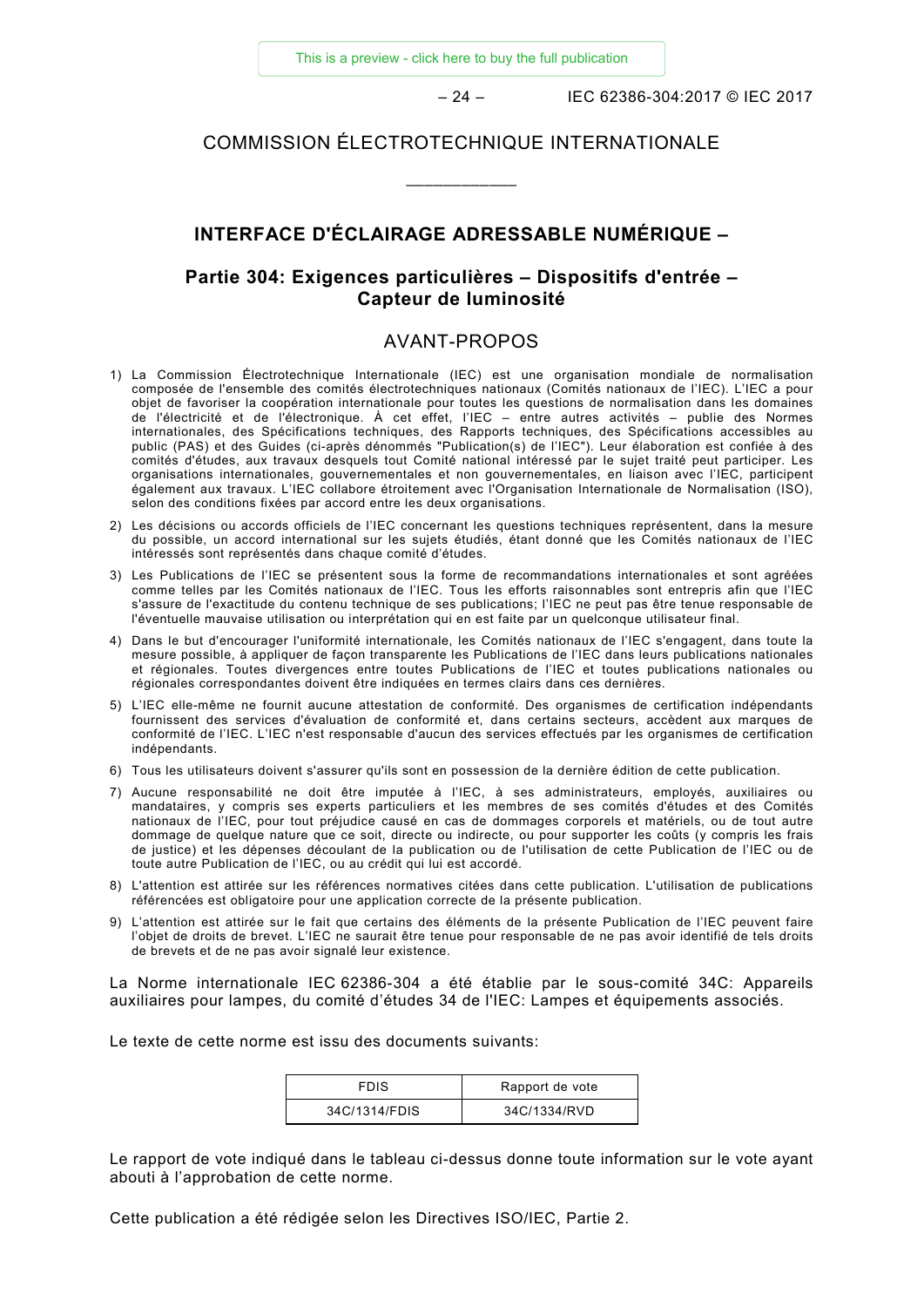IEC 62386-304:2017 © IEC 2017 – 25 –

La présente Partie 304 de l'IEC 62386 est destinée à être utilisée conjointement avec les parties suivantes:

- Partie 101, qui contient des exigences générales pour les composants de système;
- Partie 103, qui contient des exigences générales pour les dispositifs de commande.

Une liste de toutes les parties de la série IEC 62386, publiées sous le titre général: *Interface d'éclairage adressable numérique*, est disponible sur le site web de l'IEC.

Le comité a décidé que le contenu de cette publication ne sera pas modifié avant la date de stabilité indiquée sur le site web de l'IEC sous "http://webstore.iec.ch" dans les données relatives à la publication recherchée. À cette date, la publication sera

- reconduite,
- supprimée,
- remplacée par une édition révisée, ou
- amendée.

**IMPORTANT – Le logo** *"colour inside"* **qui se trouve sur la page de couverture de cette publication indique qu'elle contient des couleurs qui sont considérées comme utiles à une bonne compréhension de son contenu. Les utilisateurs devraient, par conséquent, imprimer cette publication en utilisant une imprimante couleur.**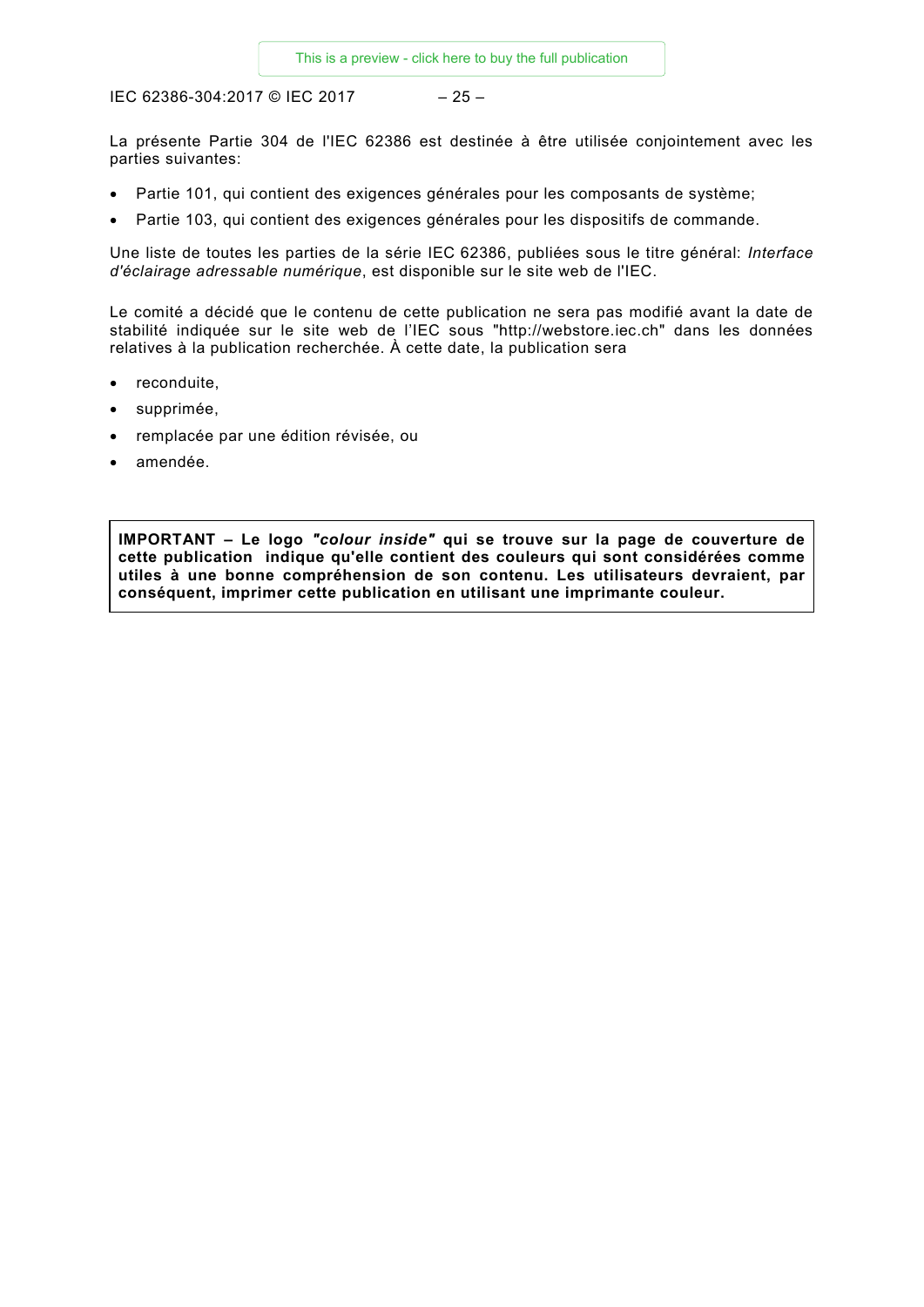$-26 -$  IEC 62386-304:2017 © IEC 2017

#### INTRODUCTION

<span id="page-12-0"></span>L'IEC 62386 est composée de plusieurs parties désignées en référence en série. Les parties de la série 1xx constituent les spécifications de base. La Partie 101 contient les exigences générales relatives aux composants de système, la Partie 102 étend ces informations avec les exigences générales relatives aux appareillages de commande et la Partie 103 étend ces informations avec les exigences générales relatives aux dispositifs de commande.

Les parties de la série 2xx étendent les exigences générales relatives aux appareillages de commande aux extensions spécifiques aux lampes (principalement pour la rétrocompatibilité avec l'Édition 1 de l'IEC 62386) et aux caractéristiques spécifiques aux appareillages de commande.

Les parties de la série 3xx étendent les exigences générales relatives aux dispositifs de commande aux extensions spécifiques aux dispositifs d'entrée décrivant les types d'instances ainsi que certaines caractéristiques communes qui peuvent être combinées à plusieurs types d'instances.

Cette première édition de l'IEC 62386-304 est destinée à être utilisée conjointement avec l'IEC 62386-101:2014, l'IEC 62386-101:2014/AMD1:—, l'IEC 62386-103:2014 et l'IEC 62386-103:2014/AMD1:—. La présentation de l'IEC 62386 en parties publiées séparément facilitera les futurs amendements et révisions. Des exigences supplémentaires seront ajoutées en fonction des besoins identifiés.

La structure des normes est représentée sous forme de graphique dans la [Figure 1](#page-12-1) cidessous.



**Figure 1 – Présentation graphique générale de l'IEC 62386**

<span id="page-12-1"></span>Le présent document, et les autres parties qui composent la série IEC 62386-300, tout en faisant référence à un article quelconque de l'IEC 662386-1XX, spécifient la mesure dans laquelle un article s'applique et l'ordre dans lequel les essais doivent être effectués. Les parties contiennent également des exigences supplémentaires, s'il y a lieu.

Lorsque les exigences d'un article quelconque de l'IEC 62386-1XX sont mentionnées dans le présent document au moyen de la phrase «Les exigences de l'Article «n» de l'IEC 62386-1XX s'appliquent», celle-ci doit être interprétée en ce sens que toutes les exigences de l'article en question de la Partie 1XX s'appliquent, à l'exception de celles qui sont clairement inapplicables.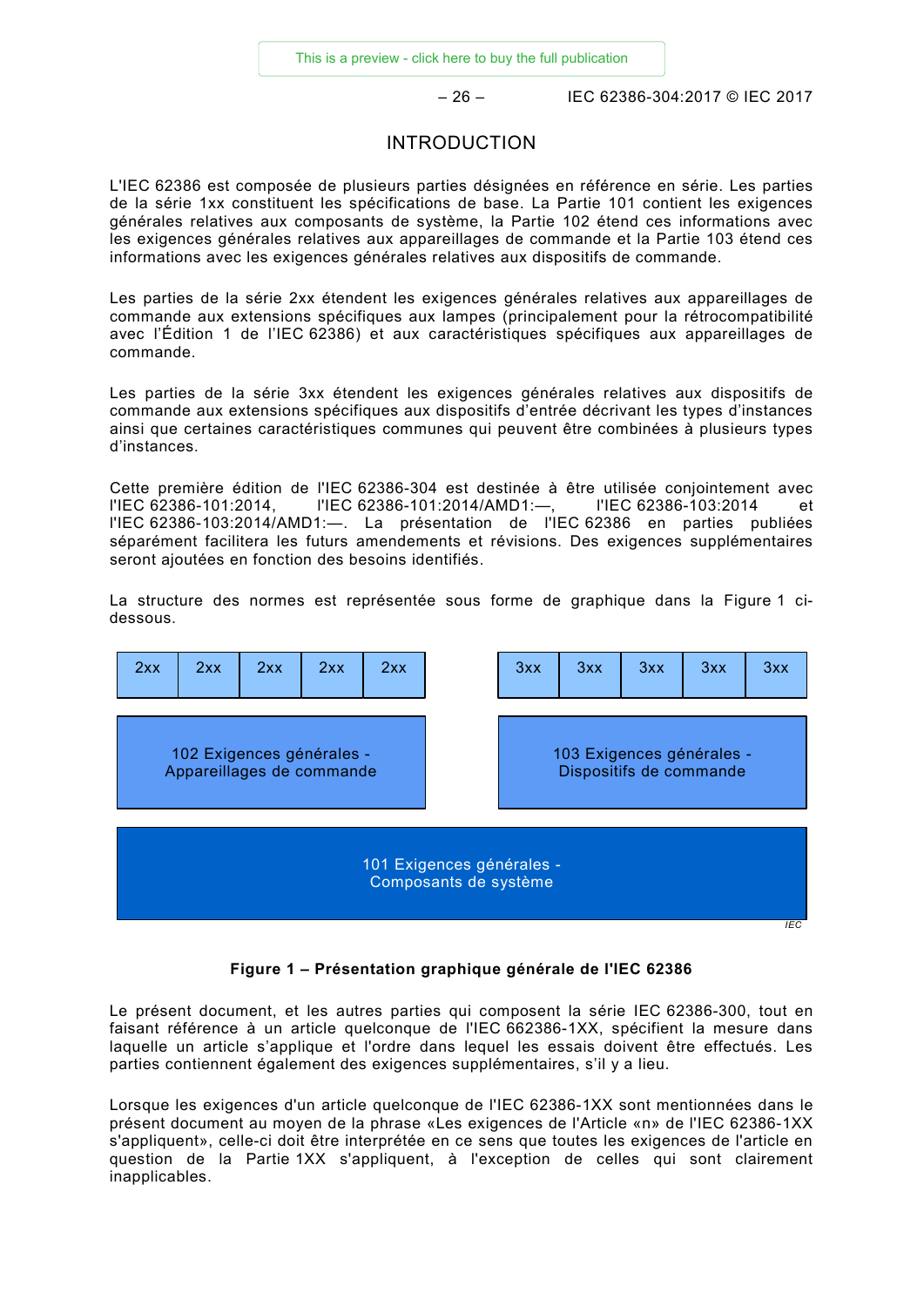IEC 62386-304:2017 © IEC 2017 – 27 –

L'objet de la normalisation de l'interface de commande des dispositifs de commande est de parvenir à une coexistence et à un fonctionnement à plusieurs maîtres compatibles entre l'appareillage électronique et les dispositifs de commande d'éclairage, en dessous du niveau des systèmes de gestion d'immeubles. Le présent document décrit une méthode de mise en œuvre des capteurs de luminosité.

Tous les nombres utilisés dans le présent document sont des nombres décimaux, sauf indication contraire. Les nombres hexadécimaux sont donnés dans le format 0xVV, où VV est la valeur. Les nombres binaires sont donnés dans le format XXXXXXXXb ou dans le format XXXX XXXX, où X est 0 ou 1; "x" dans les nombres binaires signifie que "la valeur n'a pas d'influence".

Les expressions typographiques suivantes sont utilisées:

Variables: *"variableName"* ou *"variableName[3:0]"*, qui donne uniquement les bits 3 à 0 de *"variableName"*.

Une valeur de temps, exprimée en minutes et en secondes: mm:ss

Plage de valeurs: [lowest, highest]

Commande: "COMMAND NAME"